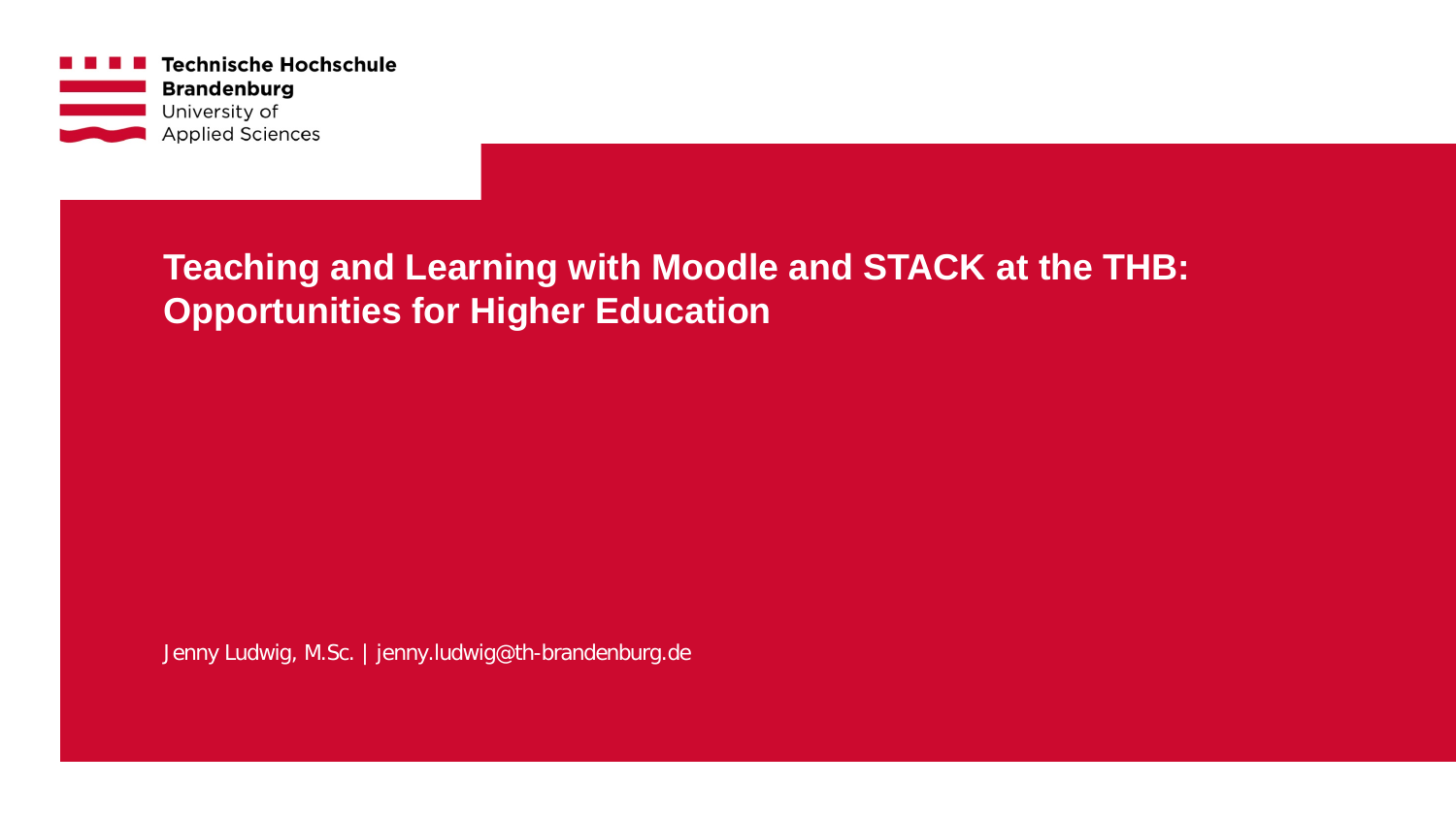

- Thematic focus
- Setting
- Objectives
- Implementation
- Impact
- Lessons learned
- Questions and Discussion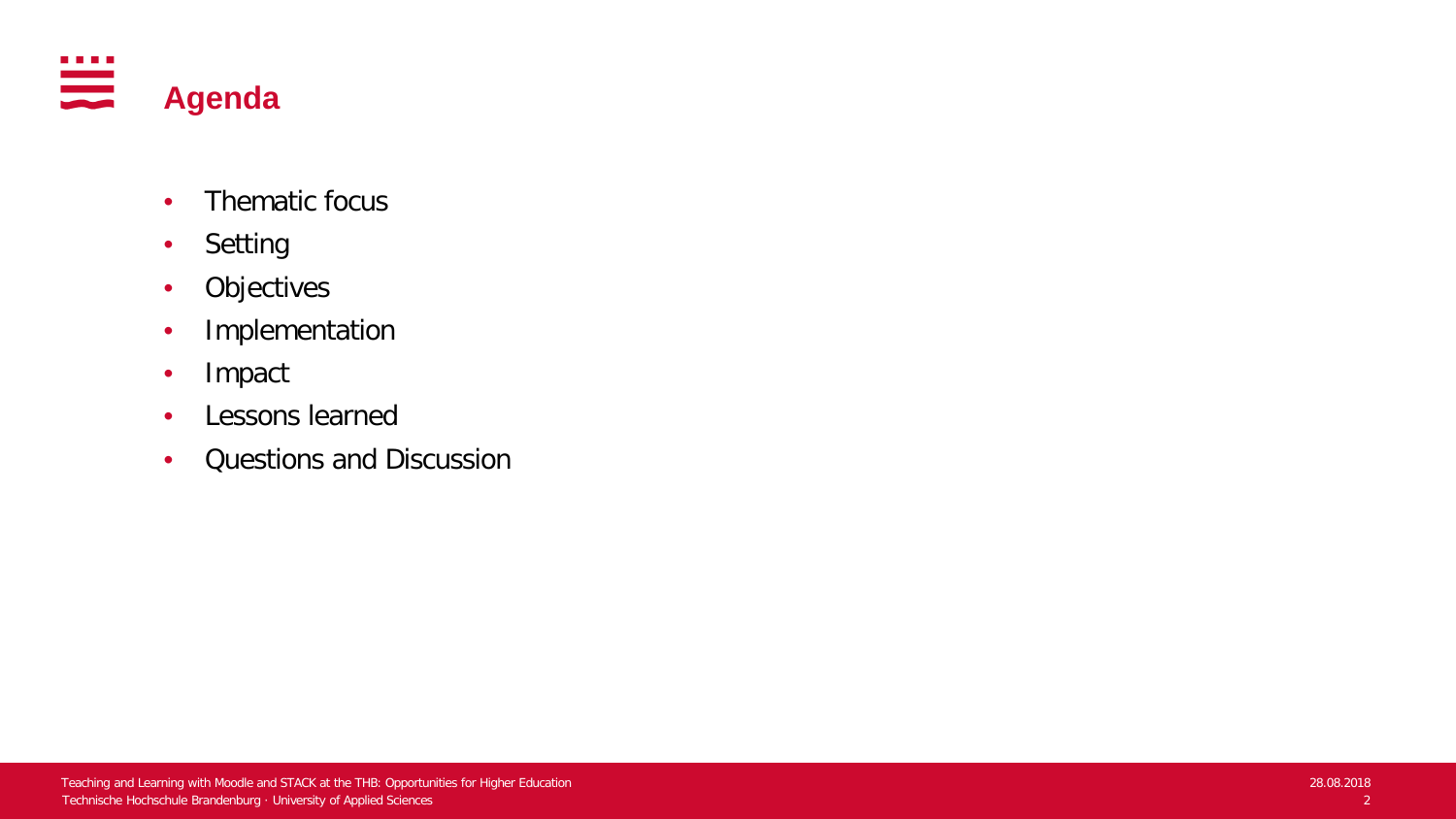

**Thematic Focus**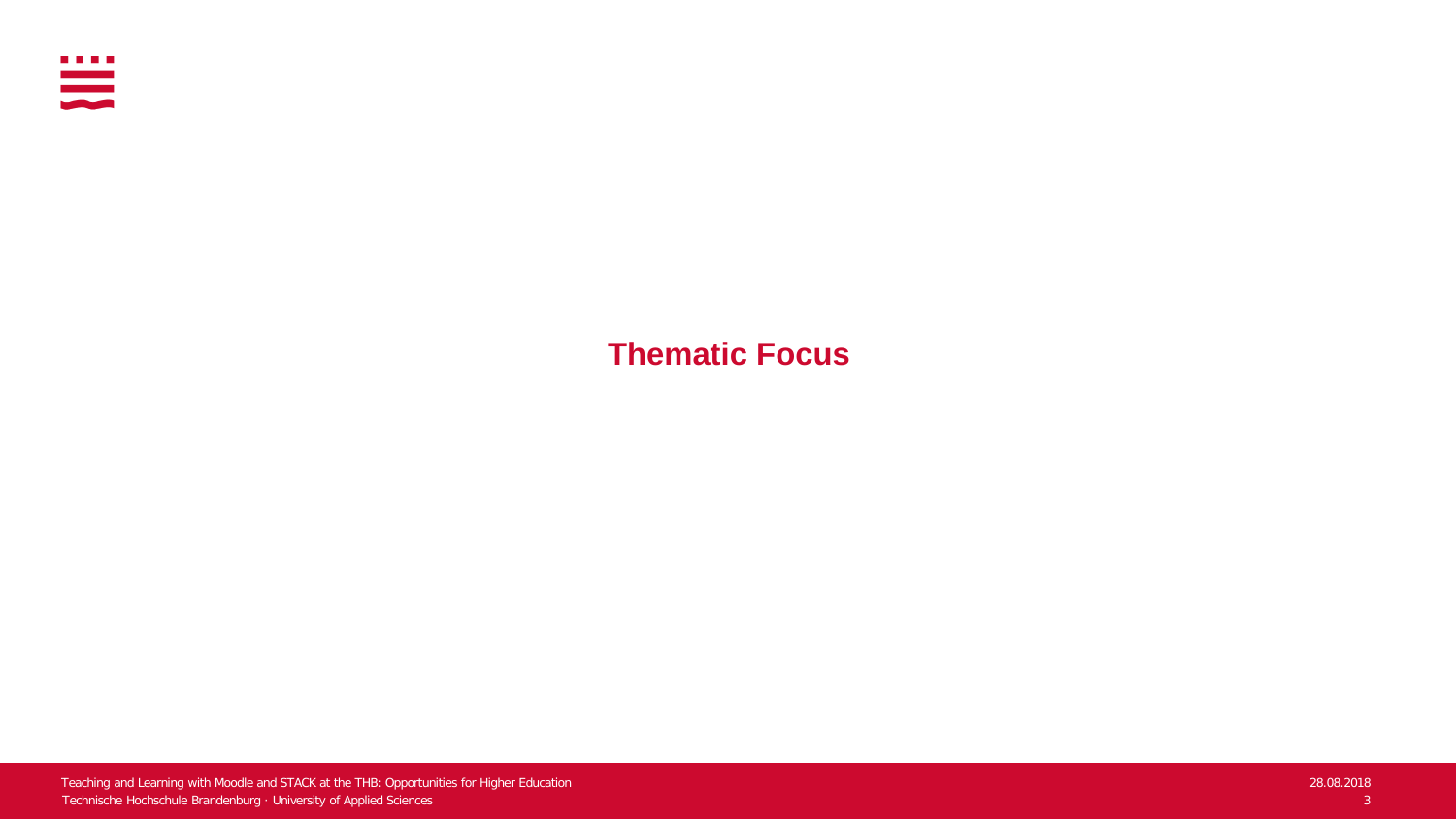

### **Setting**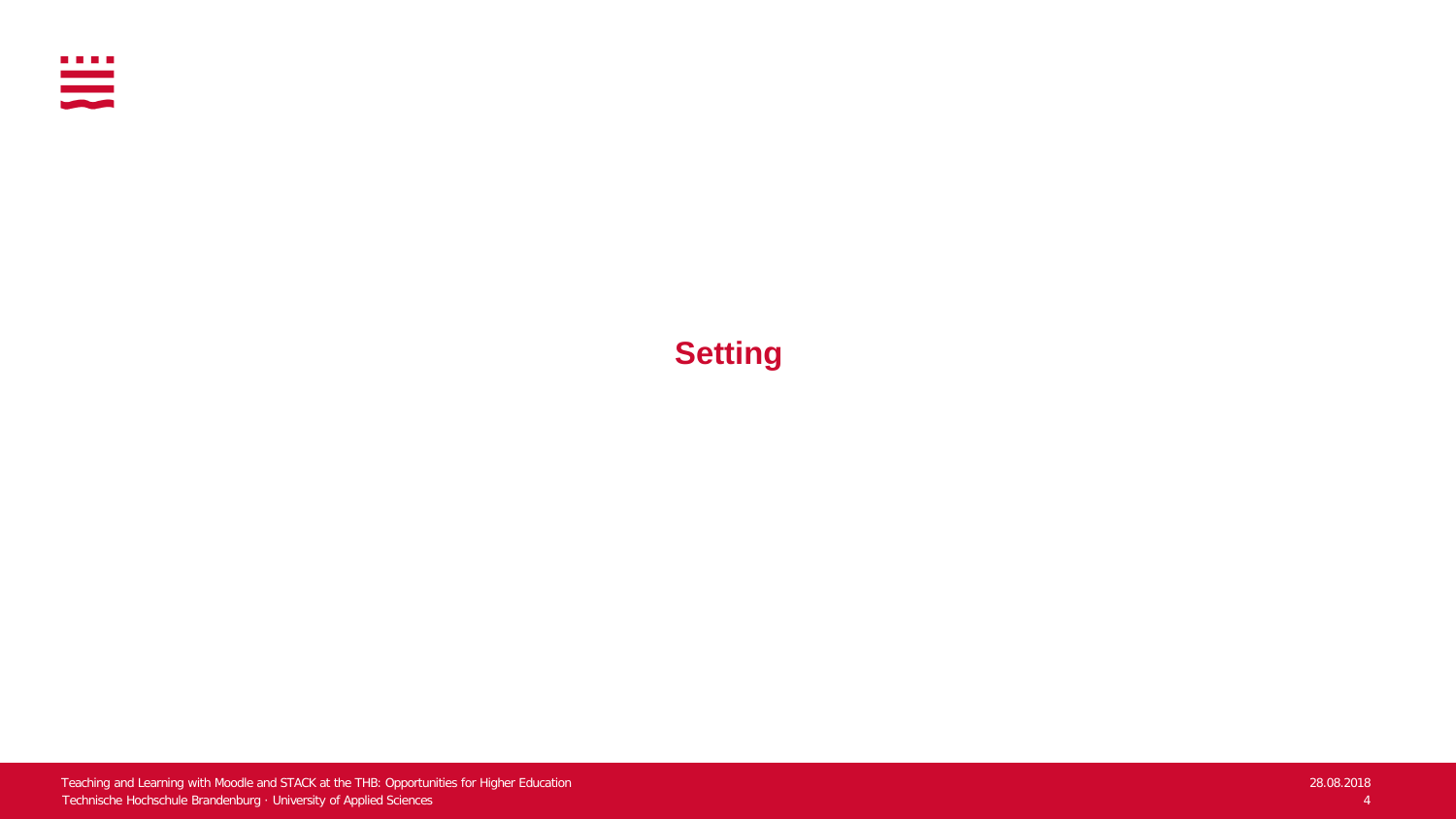

**Objectives**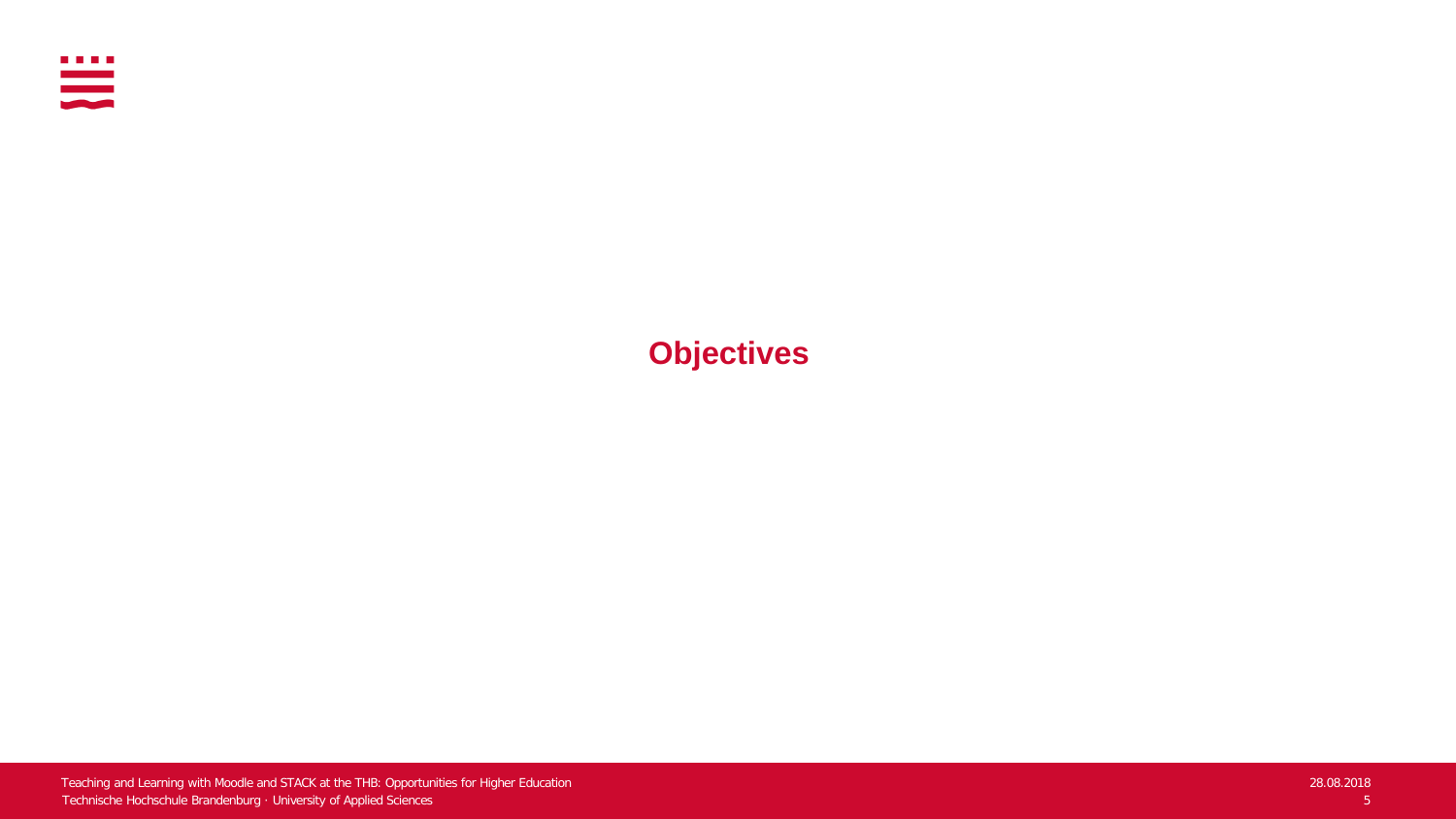

## increasing motivation by expanding teaching with digital tasks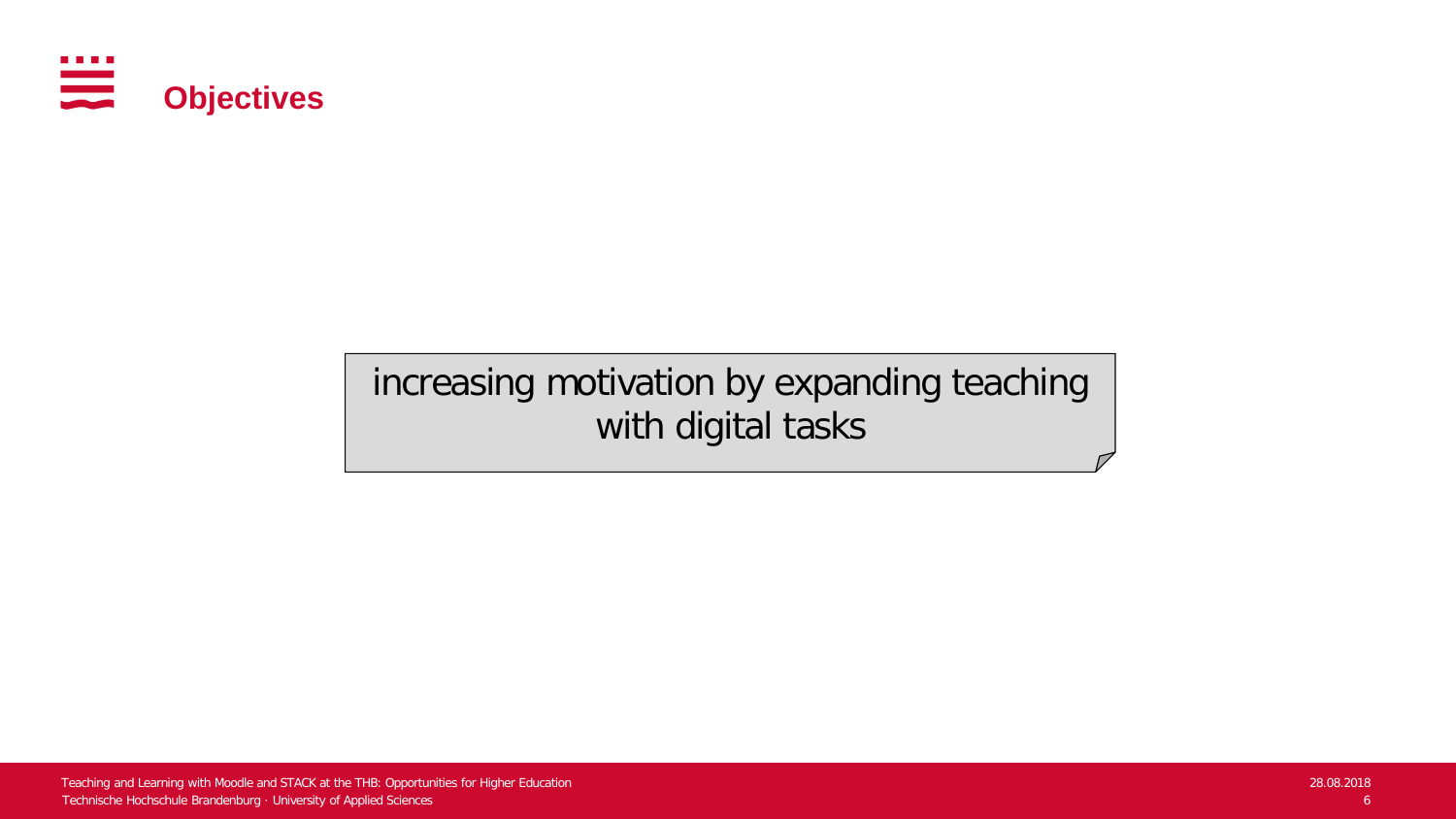

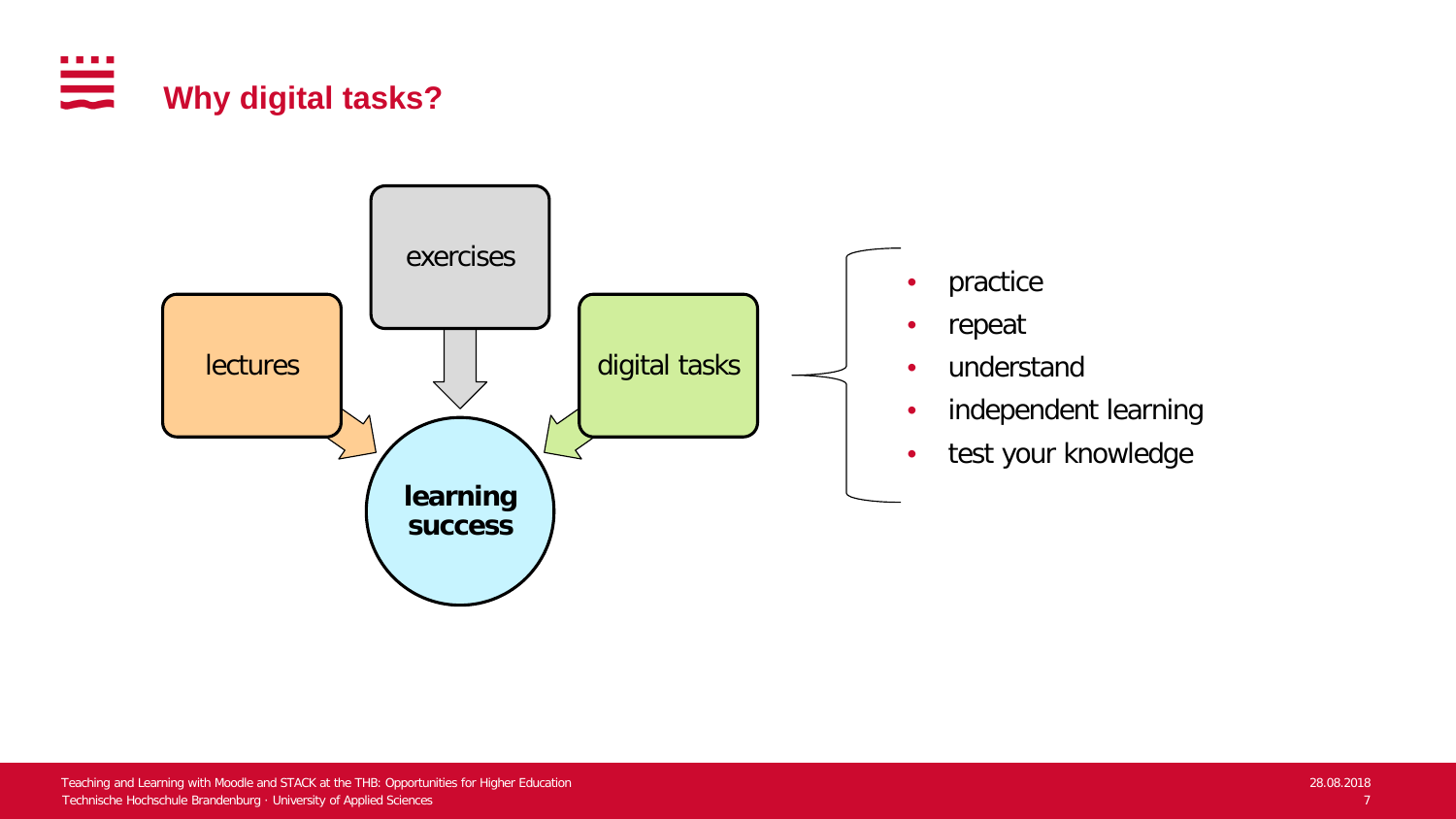

**Implementation**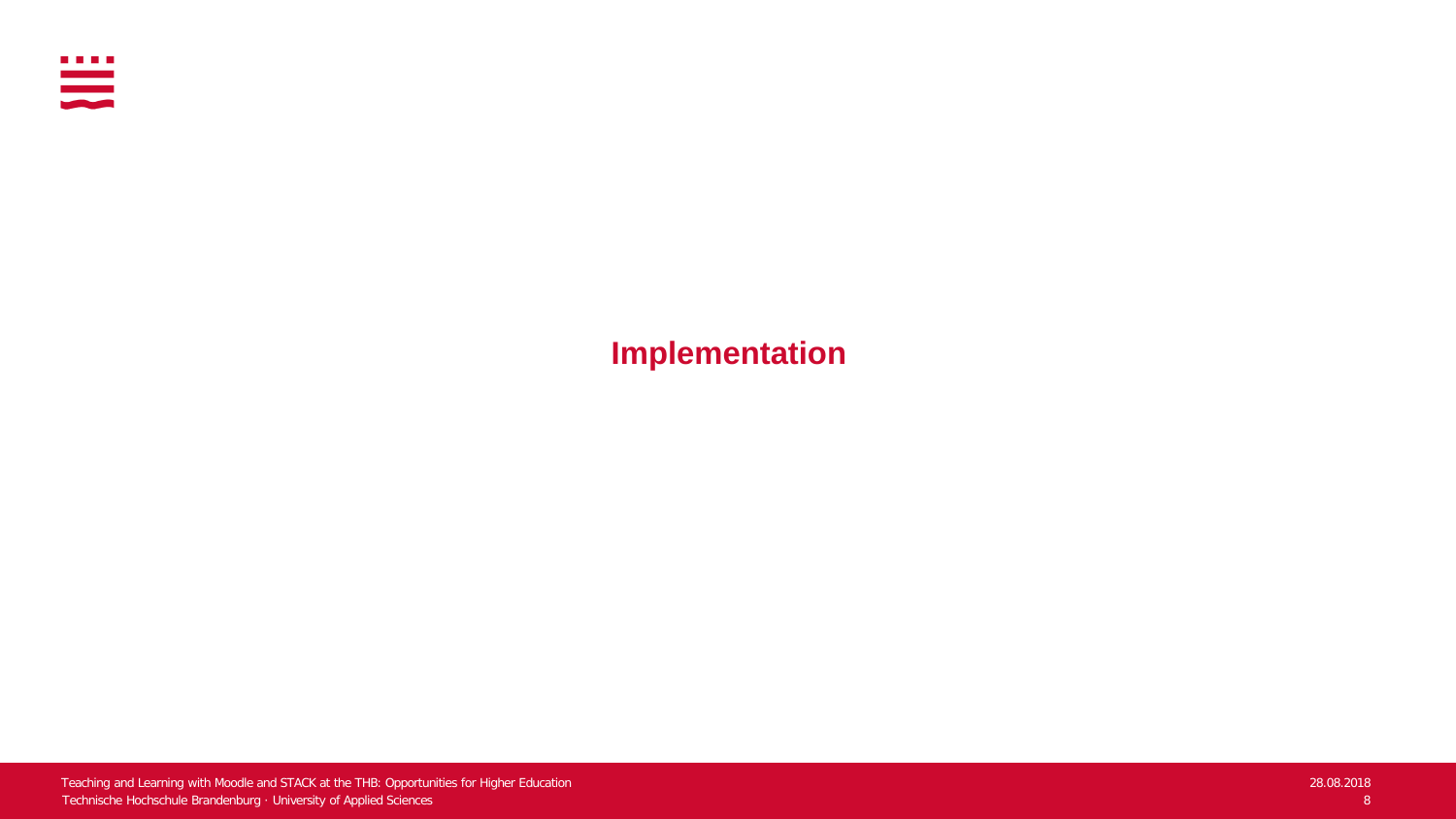Alle Kurse ...

# **Learning Platform Moodle** Lemplattform THB Deutsch (de) + **B B B** Technische Hochschule

日日

**Brandenburg** University of Applied Sciences

| <b>NAVIGATION</b>       |
|-------------------------|
| <b>Startseite</b>       |
| Nachrichten der Website |
| <b>Kurse</b>            |

KURSBEREICHE 日回 Fachbereich Informatik und Medien Fachbereich Technik Fachbereich Wirtschaft Zentrum für Hochschulentwicklung und Qualität Zentrum für Internationales und Sprachen **Foothschulverwaltung Nochschule Allgemein Administration** Moodle - Workshop Papierkorb **Hochschulbibliothek** Studierendenschaft Externe Kurse

### **Fachbereich Informatik und Medien Fachbereich Technik Fachbereich Wirtschaft** Zentrum für Hochschulentwicklung und Qualität Zentrum für Internationales und Sprachen Hochschulverwaltung **Hochschule Allgemein**

**Hochschulbibliothek** Studierendenschaft

#### Nachrichten der Website

(Keine Ankündigungen im Forum)

| <b>KALENDER</b>         |                |       |                        |    |     | $\Box$ |
|-------------------------|----------------|-------|------------------------|----|-----|--------|
|                         |                |       | <b>Juni 2018</b>       |    |     |        |
| Mo<br><b>For Doctor</b> | 77.77<br>metri | 56.69 | Do<br>1.1.1.1.1<br>999 |    |     | Sο     |
|                         |                |       |                        | u  |     | з      |
|                         | 5              | 6     |                        | 8  |     |        |
|                         | 12             | 13    |                        | 15 | 16. |        |
| 18                      | 19             | 20    | 21                     | 22 | 23  |        |
| 25                      | 26             | 27    | 28                     | 29 | 30  |        |

| LOGIN                   | $-1$ |
|-------------------------|------|
| Anmeldename             |      |
| Kennwort                |      |
| Anmeldenamen merken     |      |
| Login                   |      |
| Kennwort vergessen?     |      |
| <b>HAUPTMENU</b>        | 日間   |
| Nachrichten der Website |      |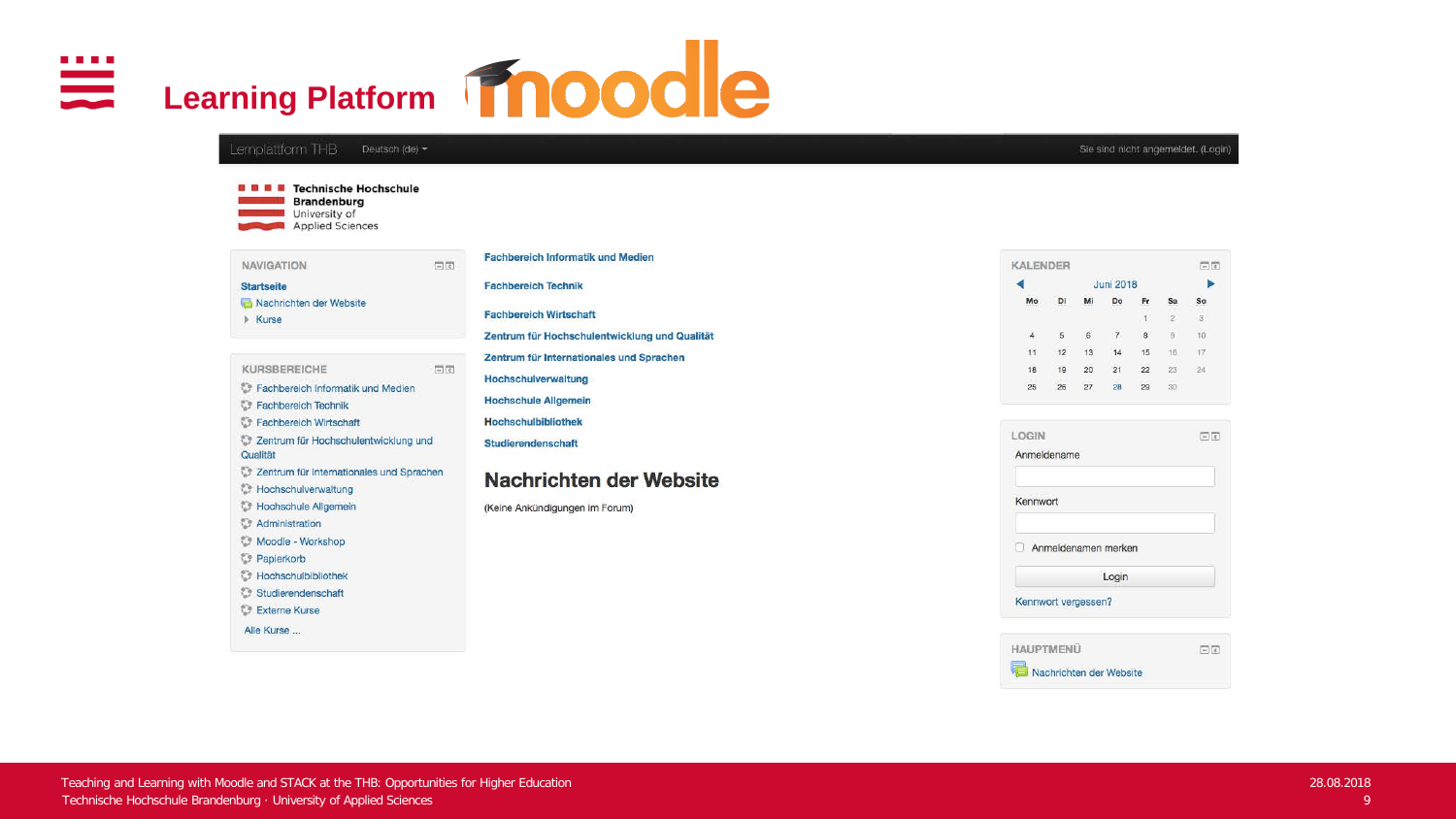

### **Types of tasks:**

- essays
- matchings
- multiple choice
- short answers
- numericals
- true/false-questions
- STACK

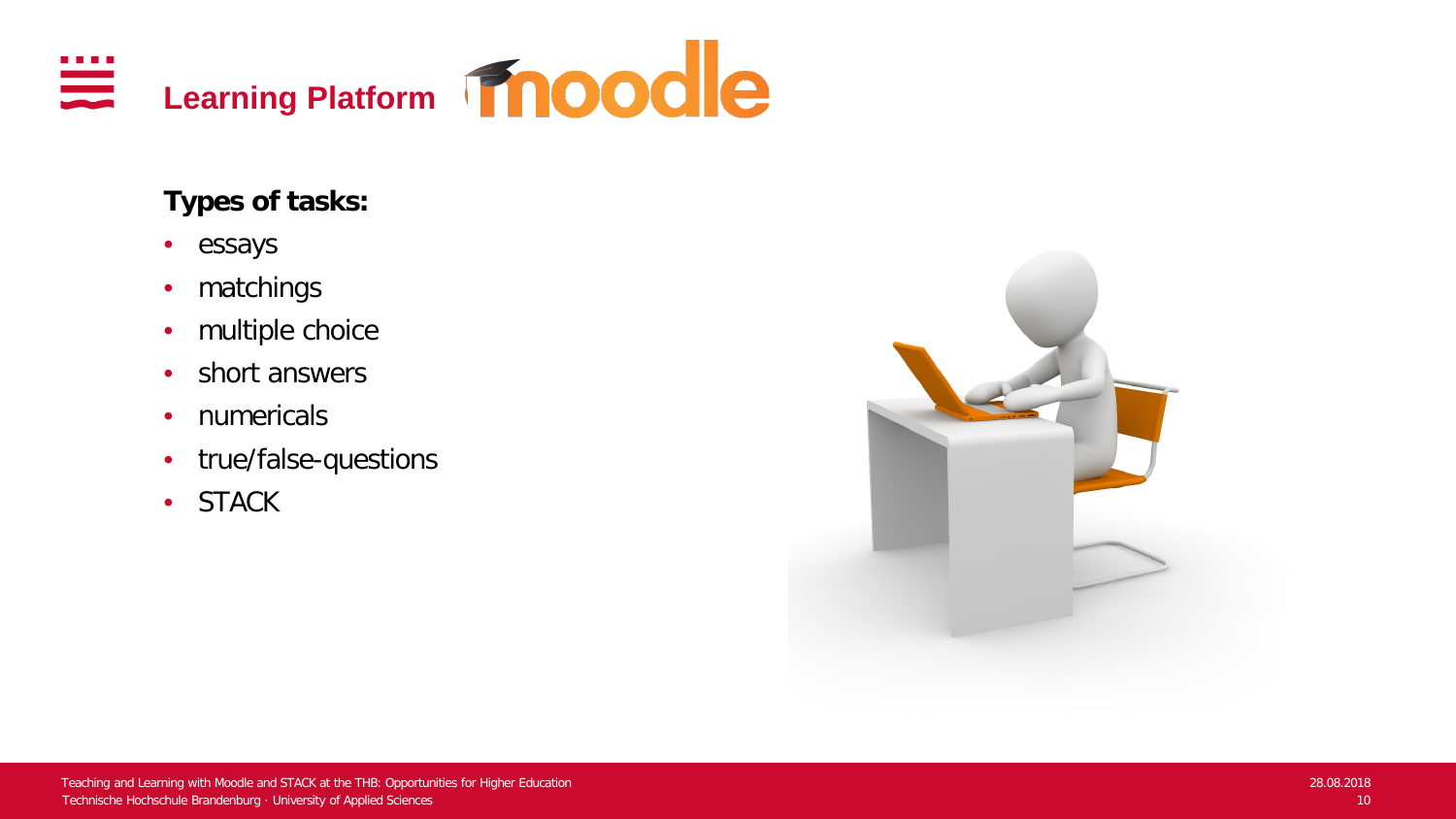

**S**ystem for **T**eaching and **A**ssessment using a **C**omputer algebra **K**ernel

 $\rightarrow$  training of mathematical skills (randomization)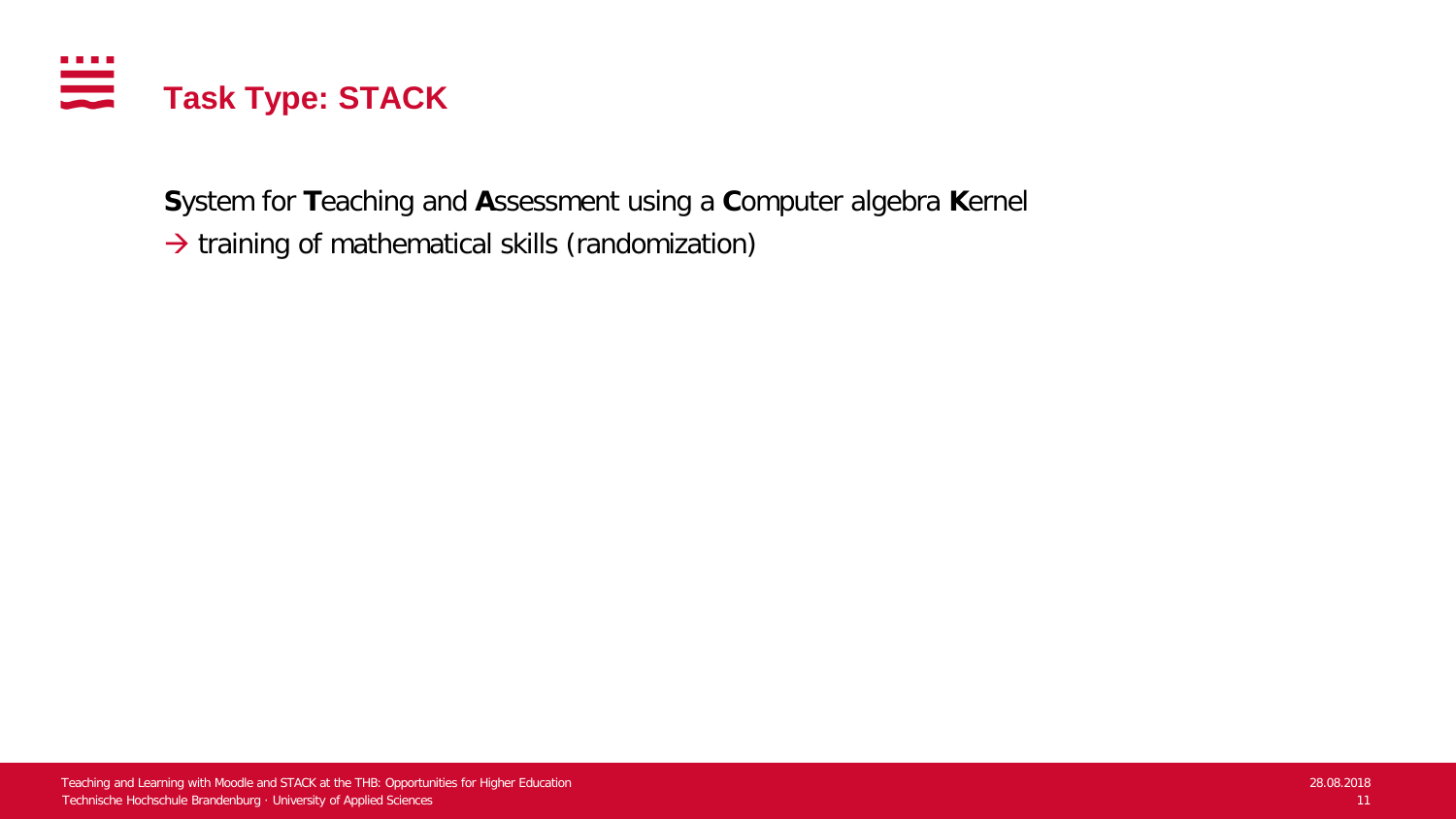### . . . . **Task Type: STACK – example 1**



| 2133859578 Q X | Given that:<br>$A = \begin{pmatrix} 8 & -2 \\ 5 & 16 \\ 10 & -6 \end{pmatrix}$ and $a_{21} = ?$                                                |
|----------------|------------------------------------------------------------------------------------------------------------------------------------------------|
| 904551265 Q X  | Given that:<br>$A = \begin{pmatrix} 3 & -1 & 12 \ -8 & 10 & -9 \ 8 & 12 & -6 \ 0 & 10 & 6 \end{pmatrix}$ and $a_{42} = ?$                      |
| 156592717Q X   | Given that:<br>$A = \begin{bmatrix} 1 & 7 & 0 & 21 \\ 12 & -6 & -9 & 6 \\ 8 & 15 & -12 & 14 \\ 0 & 6 & 0 & 0 \end{bmatrix}$ and $a_{21} = ?$   |
| 981733044 Q X  | Given that:<br>t:<br>$A = \begin{bmatrix} 1 & 13 & 17 \\ -6 & 6 & 23 \\ -7 & 7 & -9 \\ 1 & 1 & -9 \end{bmatrix}$ and $a_{32} = ?$              |
| 576836651 Q X  | Given that:<br>$A = \begin{pmatrix} 2 & -1 & -6 & -11 \\ 0 & 2 & -9 & -14 \\ 2 & 11 & 9 & 1 \\ 2 & 11 & 45 & 4 \end{pmatrix}$ and $a_{21} = ?$ |
| 331472853 Q X  | Given that:<br>$A = \begin{pmatrix} -5 & 11 & 5 & 24 \\ 1 & 6 & 13 & 12 \\ -7 & 25 & 24 & 20 \\ 1 & 6 & 21 & 8 \end{pmatrix}$ and $a_{34} = ?$ |
| 1128940289 Q X | Given that: $A = \begin{pmatrix} -3 & 8 & 7 & 18 \\ -2 & -2 & 12 & 22 \end{pmatrix}$ and $a_{21} = ?$                                          |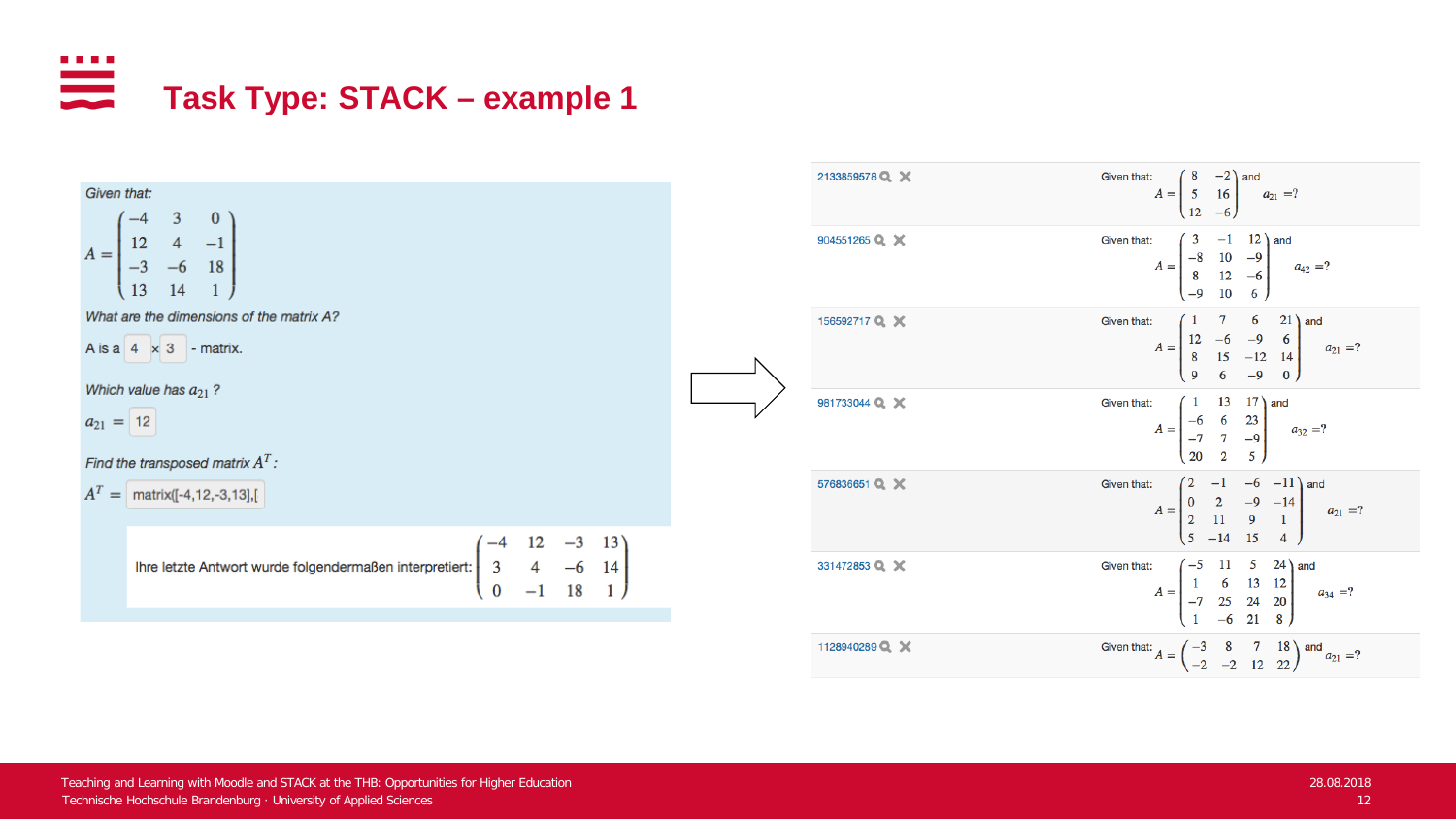<u>ana</u> **Task Type: STACK – example 2**

> Bilden Sie die erste, zweite und dritte Ableitung der nachfolgenden Funktion:

$$
f(x) = 2x^3 - 5x^2 + x - 10
$$

Erste Ableitung:

 $f'(x) =$ 

Zweite Ableitung:

 $f''(x) =$ 

Dritte Ableitung:  $f'''(x) =$ 



#### a einer Fun

5

enden Funktion:  $f(x) = 3x^3 - 5x^2 + x - 5$ enden Funktion:  $f(x) = 3x^3 - 4x^2 + 7x - 2$ enden Funktion:  $f(x) = 4x^3 - 5x^2 + 10x - 3$ enden Funktion:  $f(x) = 6x^3 - 2x^2 + 4x - 1$ enden Funktion:  $f(x) = 9x^3 - 8x^2 + 4x - 7$ enden Funktion:  $f(x) = 9x^3 - 8x^2 + x - 9$ enden Funktion:  $f(x) = 6x^3 - 7x^2 + 8x - 2$ enden Funktion:  $f(x) = 6x^3 - 9x^2 + 10x - 7$ enden Funktion:  $f(x) = 3x^3 - 3x^2 + 8x - 7$ enden Funktion:  $f(x) = 9x^3 - 9x^2 + x - 10$ enden Funktion:  $f(x) = 3x^3 - 7x^2 + 4x - 6$ enden Funktion:  $f(x) = 8x^3 - x^2 + 9x - 3$ enden Funktion:  $f(x) = 10x^3 - 3x^2 + x - 7$ enden Funktion:  $f(x) = 2x^3 - 4x^2 + 9x - 2$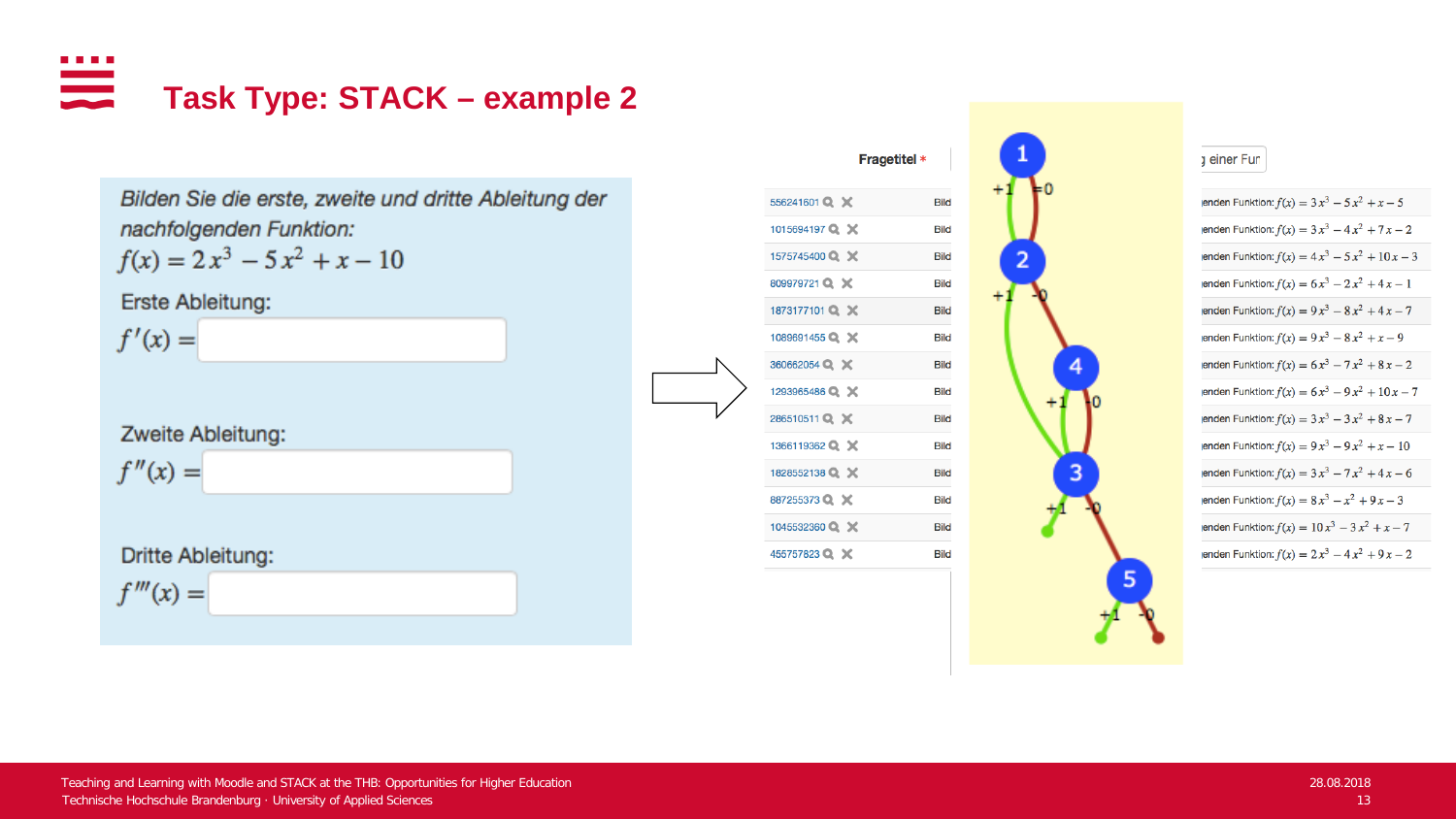#### . . . . **Task Type: STACK – example 2: Feedback tree**

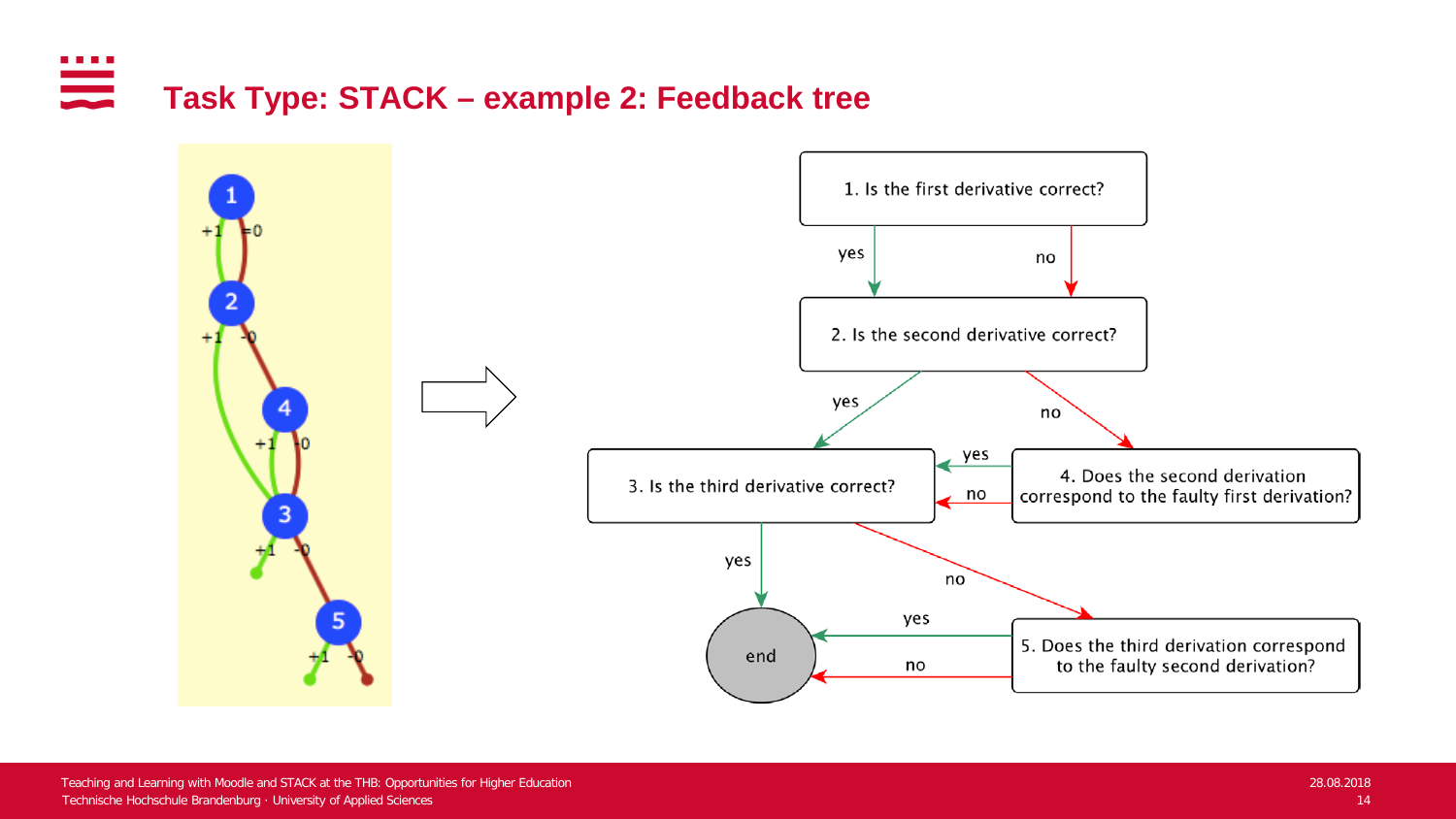

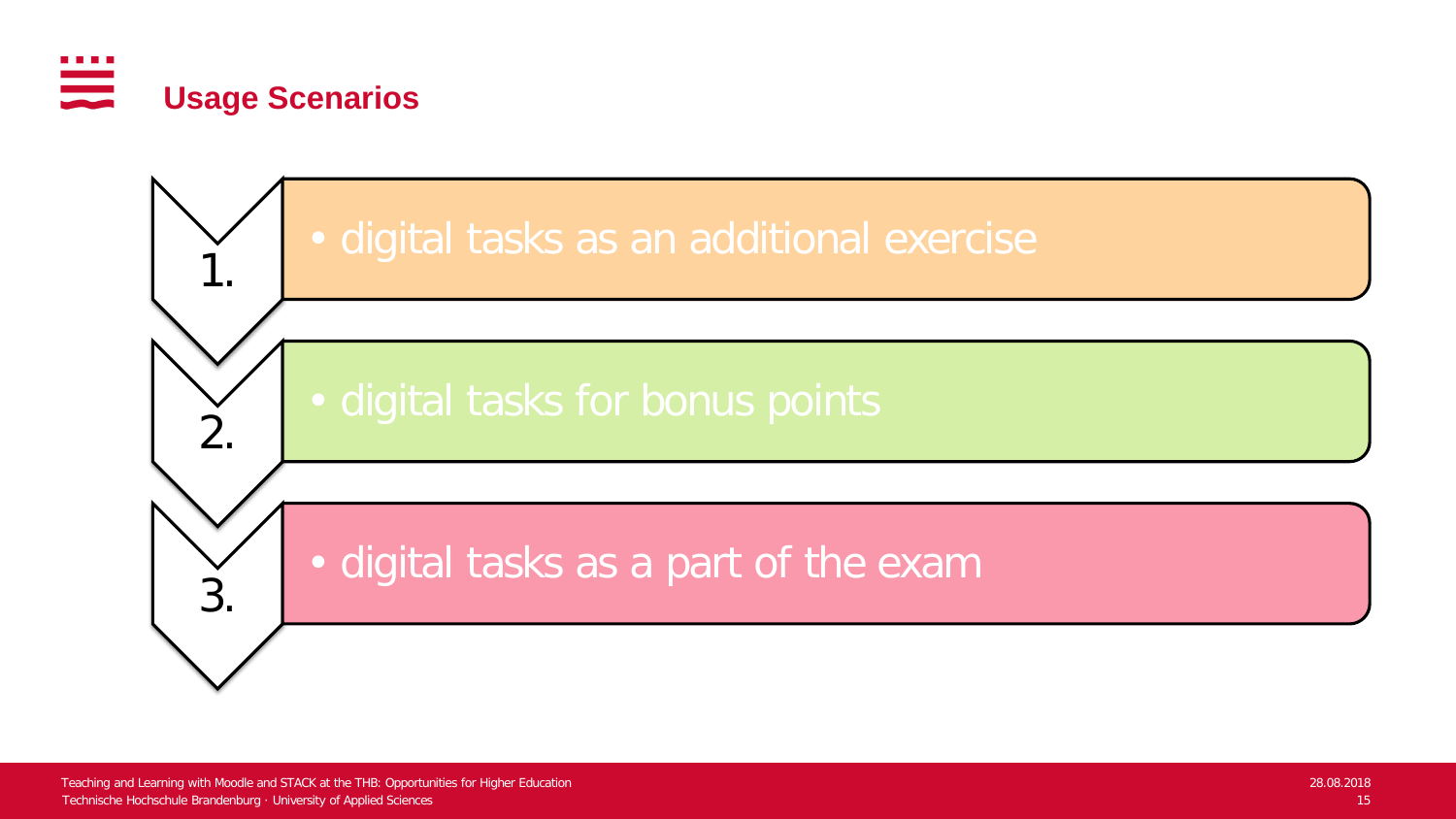

**Impact**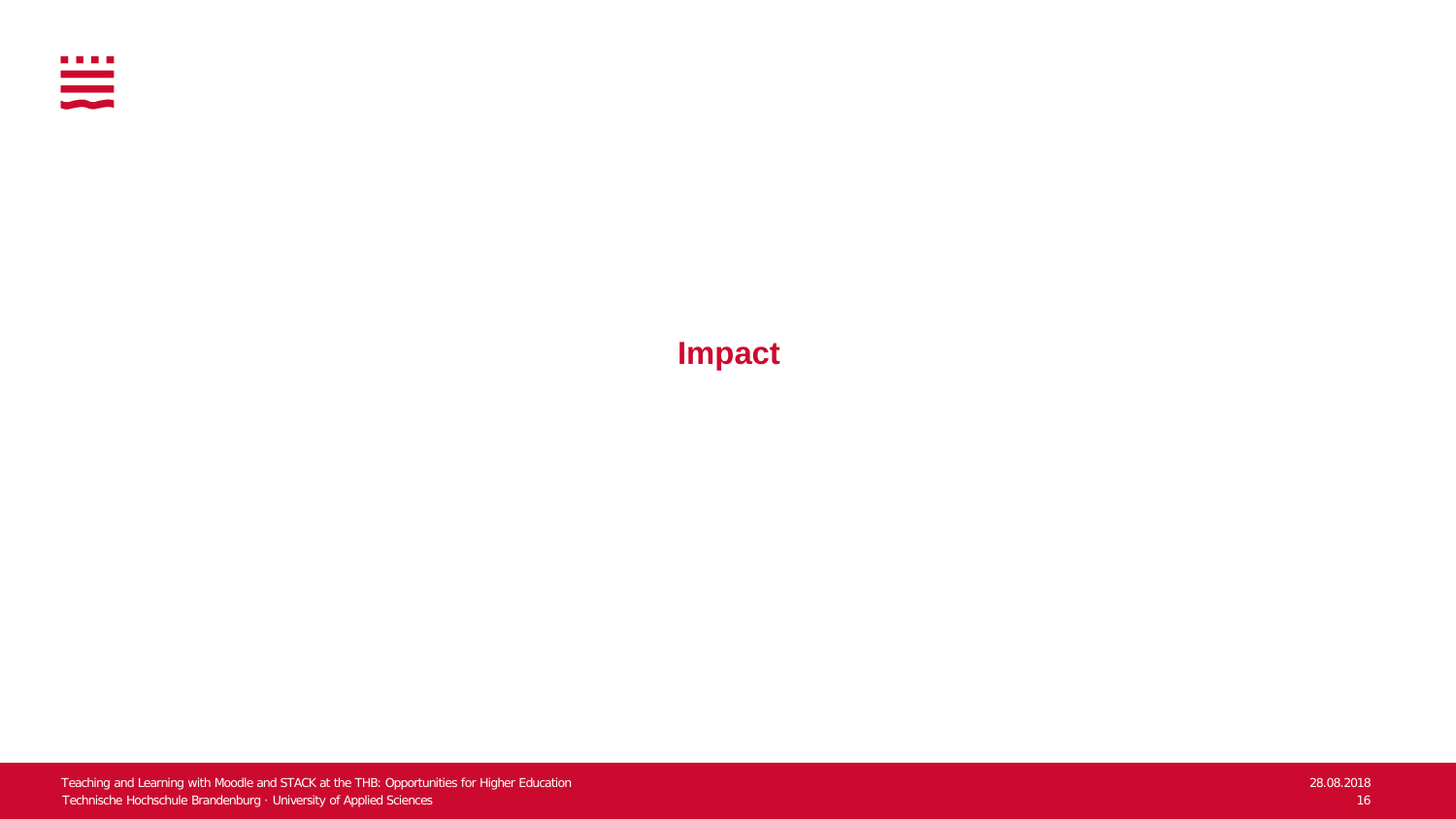#### . . . . anana.<br>Manazarta **Opportunities for professors**

- overview of the performance of the students
- outsourcing of exercise units
- collection of tasks grows continuously
- examination preparation
- randomization: one task in a hundred variants
- quick evaluation

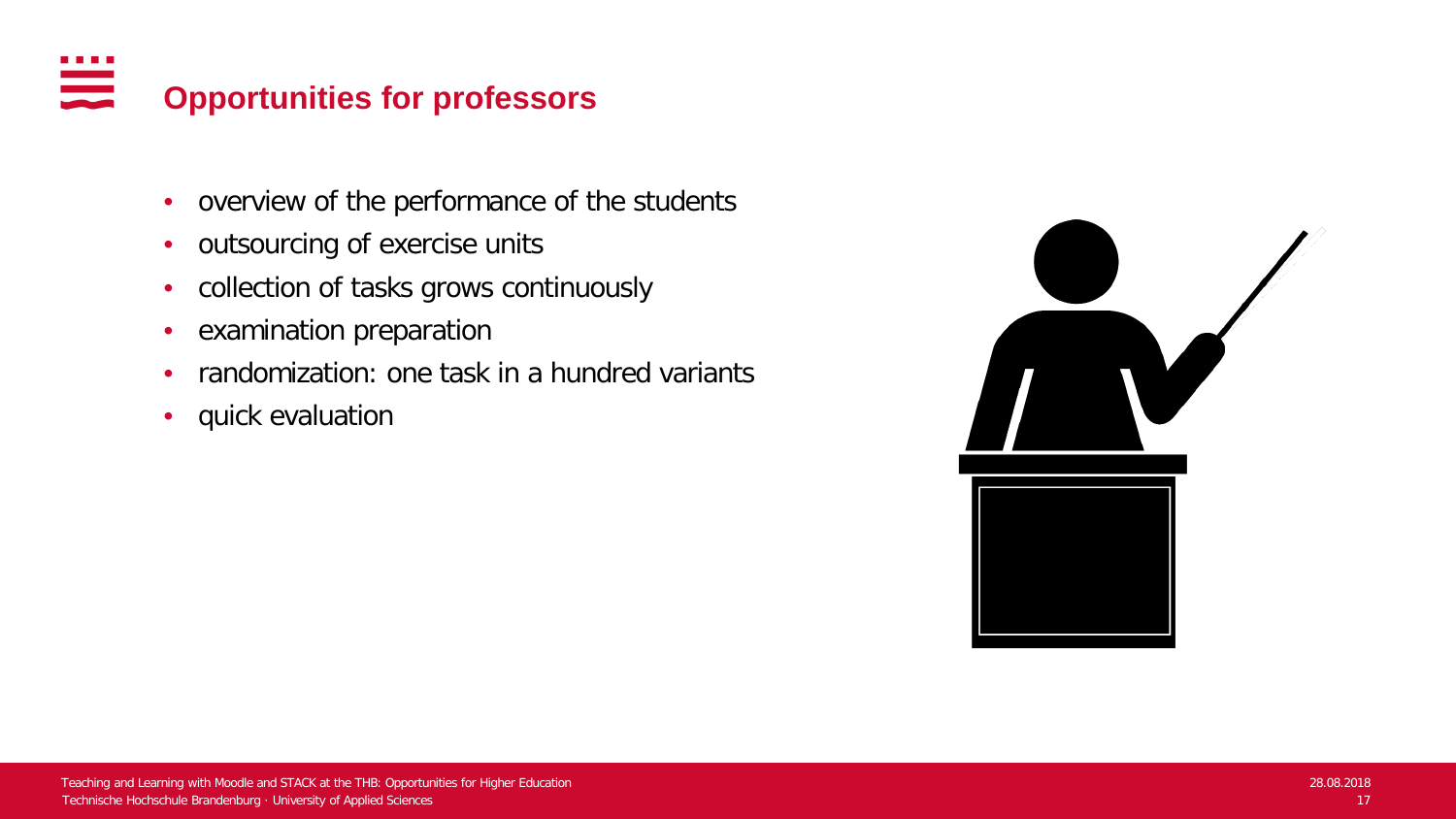### **The Common Opportunities for students**



Technische Hochschule Brandenburg · University of Applied Sciences 18 Teaching and Learning with Moodle and STACK at the THB: Opportunities for Higher Education 28.08.2018 28.08.2018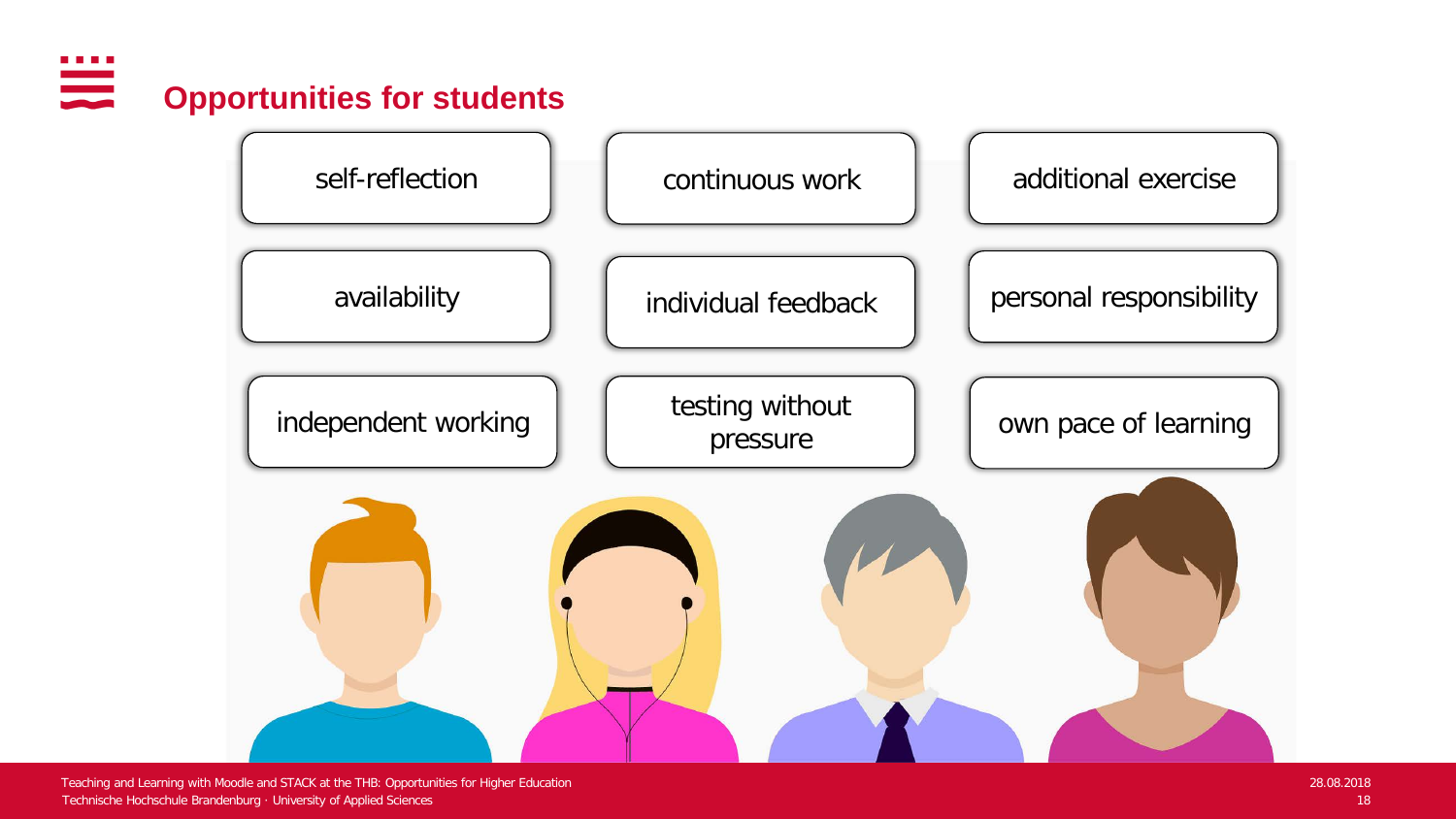

**Lessons Learned**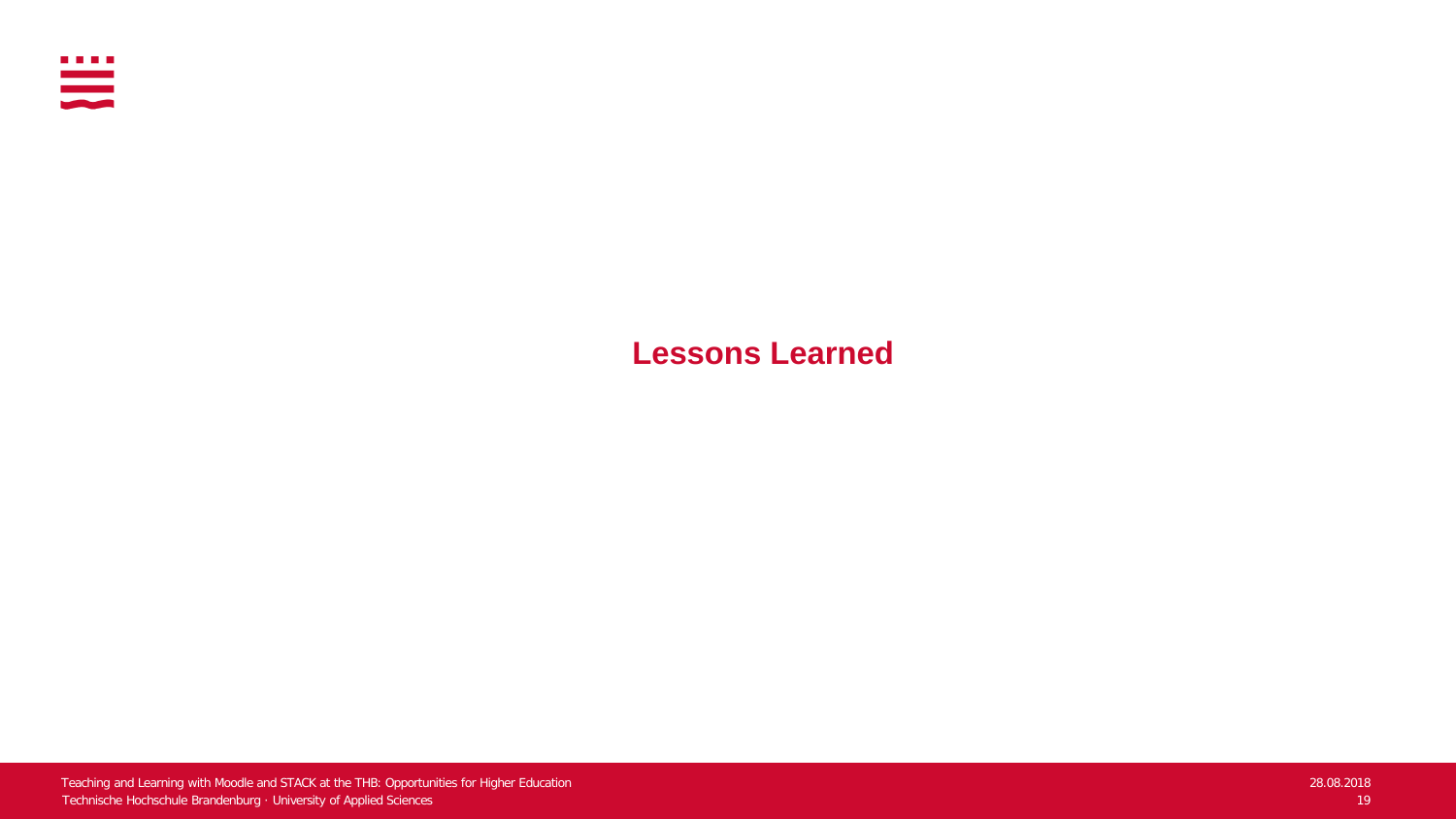

- students took adventage of the offer
- a continuation was desired in the following semester
- the expandation is planned
- a concept for creating an optimized moodle course has been derived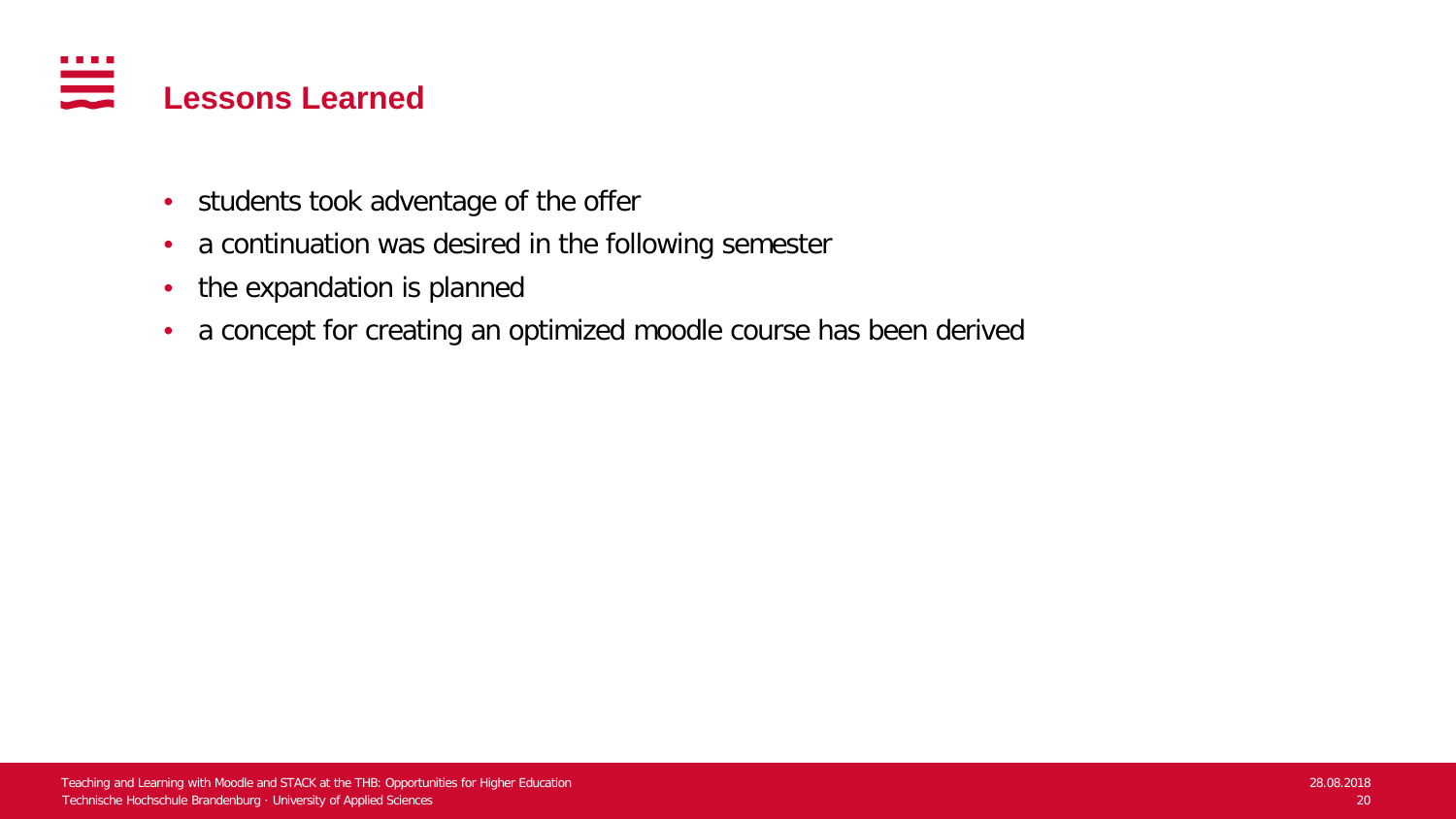

scripts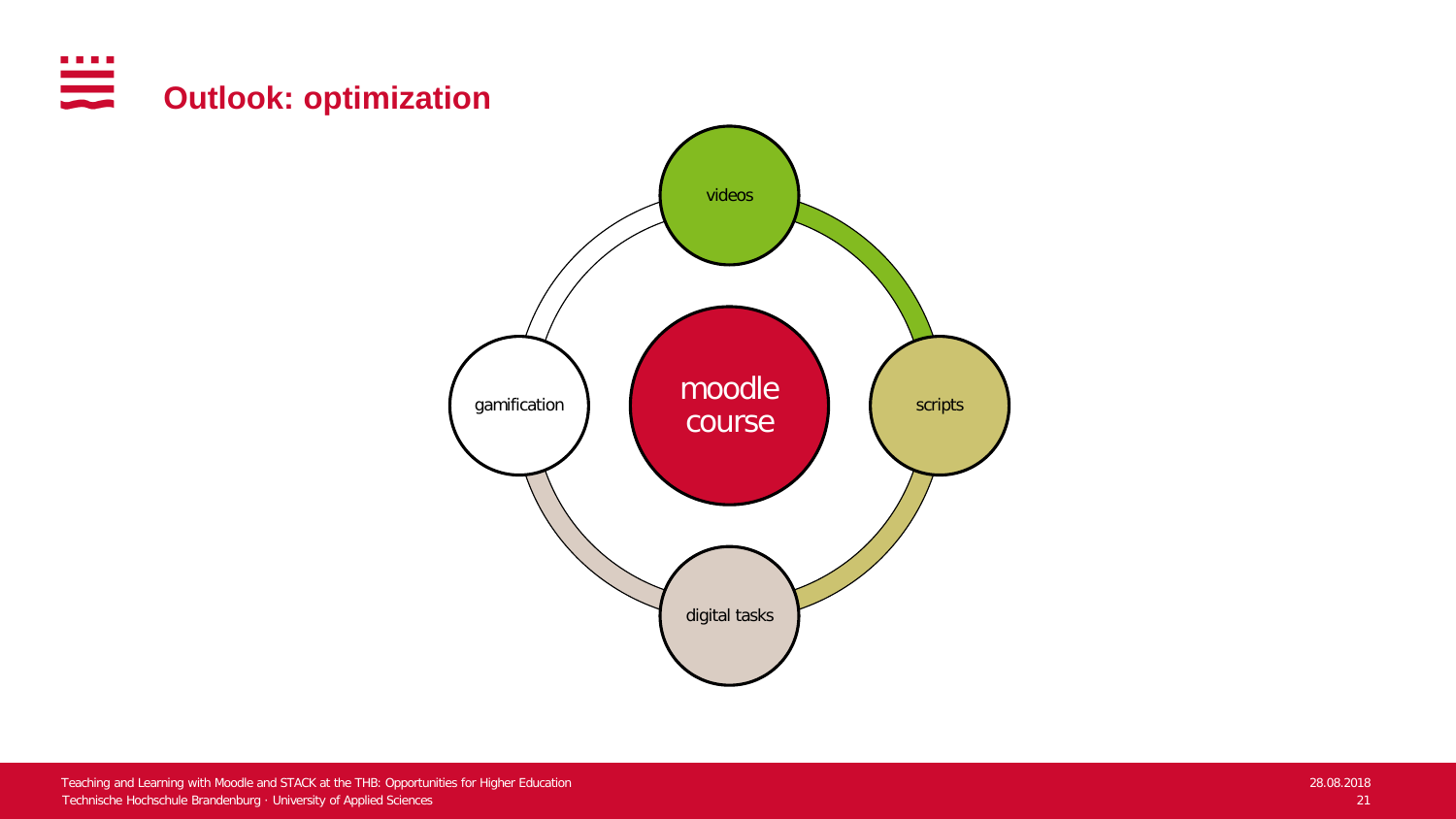